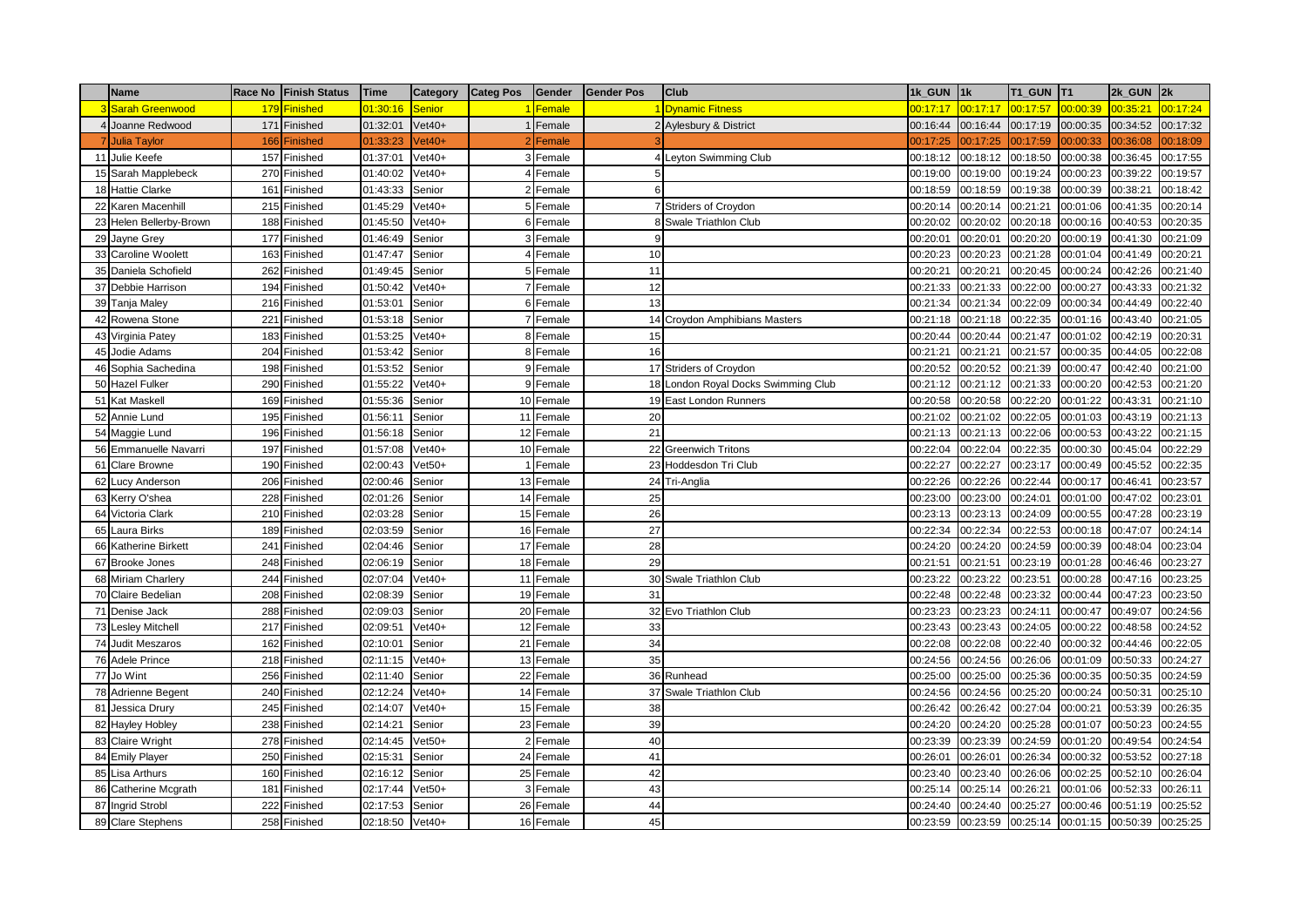| Name                    | Race No Finish Status | Time            | <b>Category</b> | <b>Categ Pos</b> | Gender    | <b>Gender Pos</b> | <b>Club</b>          | 1k GUN 1k |                            | T <sub>1_GUN</sub> T <sub>1</sub>                     |                            | 2k GUN 2k         |          |
|-------------------------|-----------------------|-----------------|-----------------|------------------|-----------|-------------------|----------------------|-----------|----------------------------|-------------------------------------------------------|----------------------------|-------------------|----------|
| 90 Rebecca Taylor       | 236 Finished          | 02:19:10 Senior |                 |                  | 27 Female | 46                |                      |           |                            | 00:25:32 00:25:32 00:26:26 00:00:53 00:53:14 00:26:48 |                            |                   |          |
| 91 Katherine Bulbeck    | 209 Finished          | 02:19:34 Vet50+ |                 |                  | 4 Female  | 47                |                      |           | 00:23:42 00:23:42 00:24:31 |                                                       | 00:00:49 00:50:11          |                   | 00:25:39 |
| 92 Arianna Del Pizzo    | 263 Finished          | 02:21:25 Vet40+ |                 |                  | 17 Female |                   | 48 Ful-on Tri        | 00:23:21  |                            | 00:23:21 00:24:57 00:01:36 00:50:23 00:25:26          |                            |                   |          |
| 93 Juliet Brown         | 242 Finished          | 02:22:23 Vet40+ |                 |                  | 18 Female |                   | 49 Greenwich Tritons |           |                            | 00:26:08 00:26:08 00:27:28 00:01:20 00:54:08 00:26:39 |                            |                   |          |
| 94 Kerry Wright         | 225 Finished          | 02:26:46 Vet40+ |                 |                  | 19 Female |                   | 50 S4F Tri Club      |           |                            | 00:26:23 00:26:23 00:27:32 00:01:09 00:55:26 00:27:53 |                            |                   |          |
| 96 Kim Prebble          | 251 Finished          | 02:31:34 Senior |                 |                  | 28 Female | 51                |                      |           |                            | 00:27:31 00:27:31 00:27:58 00:00:26 00:56:27 00:28:29 |                            |                   |          |
| 97 Lucy Eyers           | 231 Finished          | 02:31:52 Senior |                 |                  | 29 Female | 52                |                      |           |                            | 00:26:10 00:26:10 00:28:19 00:02:08 00:55:47 00:27:28 |                            |                   |          |
| 98 Yuliya Mosolova      | 260 Finished          | 02:31:54 Senior |                 |                  | 30 Female | 53                |                      |           |                            | 00:23:22 00:23:22 00:24:53 00:01:30 00:50:03 00:25:09 |                            |                   |          |
| 99 Carina Quayle        | 285 Finished          | 02:38:44 Vet50+ |                 |                  | 5 Female  | 54                |                      |           |                            | 00:30:37 00:30:37 00:31:48 00:01:11                   |                            | 01:01:13 00:29:24 |          |
| 101 Emmeline Hannelly   | 274 Finished          | 02:42:09 Senior |                 |                  | 31 Female | 55                |                      |           |                            | 00:29:36 00:29:36 00:30:23 00:00:47 01:00:50 00:30:27 |                            |                   |          |
| 102 Meggie Hannelly     | 275 Finished          | 02:42:38 Senior |                 |                  | 32 Female | 56                |                      |           | 00:30:22 00:30:22 00:31:01 |                                                       | 00:00:38 01:01:34 00:30:33 |                   |          |
| 103 Olcay Morreale      | 257 Finished          | 02:45:01        | $Vet40+$        |                  | 20 Female |                   | 57 Better            |           |                            | 00:24:18 00:24:18 00:33:07 00:08:49 00:59:41          |                            |                   | 00:26:33 |
| 104 Rachel Moore        | 272 Finished          | 02:55:07 Senior |                 |                  | 33 Female | 58                |                      |           |                            | 00:31:56 00:31:56 00:32:49 00:00:52 01:05:05 00:32:15 |                            |                   |          |
| 105 Natalie Fitzpatrick | 282 Finished          | 02:58:42 Senior |                 |                  | 34 Female | 59                |                      |           |                            | 00:29:09 00:29:09 00:31:49 00:02:39 01:03:51          |                            |                   | 00:32:01 |
| 106 Lucy Williams       | 286 Finished          | 03:04:36 Senior |                 |                  | 35 Female |                   | 60 Medway Fit        |           |                            | 00:30:18 00:30:18 00:30:50 00:00:31                   |                            | 01:02:19 00:31:29 |          |
| 107 Samantha Ahern      | 273 Finished          | 03:13:35 Senior |                 |                  | 36 Female |                   | 61 Serpentine        |           |                            | 00:32:29 00:32:29 00:39:48 00:07:18 01:13:59 00:34:11 |                            |                   |          |
| Sarah Phipps            | <b>277 DNF</b>        |                 | $Vet50+$        |                  | Female    |                   |                      |           |                            | 00:32:40 00:32:40 00:33:47 00:01:06 01:10:17 00:36:30 |                            |                   |          |
| <b>Kathryn Chalmers</b> | <b>280 DNF</b>        |                 | Senior          |                  | Female    |                   |                      |           | 00:50:22 00:50:22          |                                                       |                            |                   |          |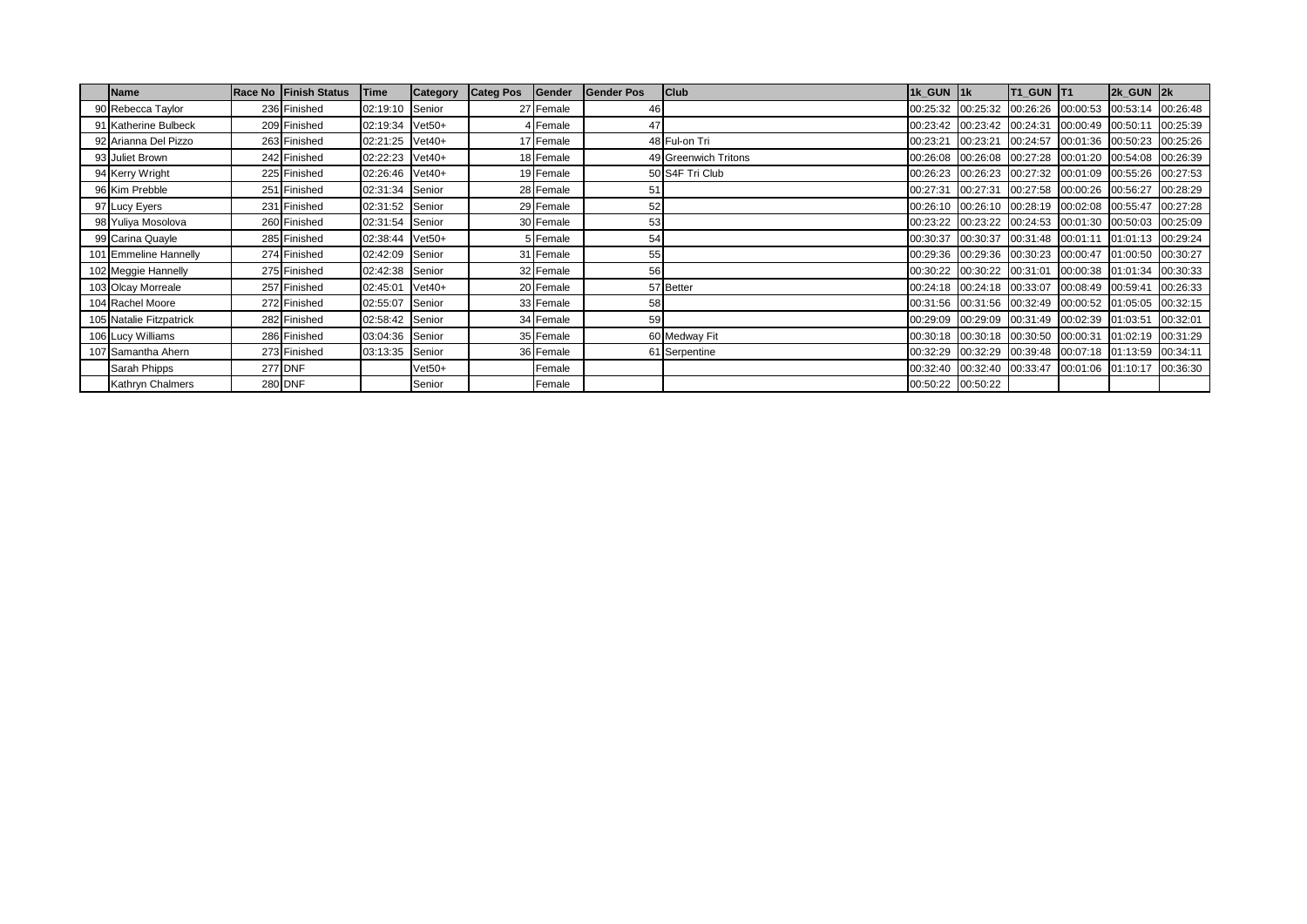|                | <b>Name</b>              | Race No | <b>T2 GUN</b> | T <sub>2</sub> | 3k GUN   | 3k       | <b>T3 GUN</b> | T <sub>3</sub> | 4k GUN   | 4k       | T4 GUN   | T <sub>4</sub> | 5k GUN   | 5k       | <b>Finish GUN</b> | <b>Finish</b> |
|----------------|--------------------------|---------|---------------|----------------|----------|----------|---------------|----------------|----------|----------|----------|----------------|----------|----------|-------------------|---------------|
|                | Sarah Greenwood          | 179     | 00:36:17      | 00:00:56       | 00:53:14 | 00:16:56 | 00:53:51      | 00:00:36       | 01:11:40 | 00:17:49 | 01:12:12 | 00:00:32       | 01:30:07 | 00:17:54 | 01:30:16          | 00:00:08      |
| $\overline{4}$ | Joanne Redwood           | 171     | 00:35:25      | 00:00:32       | 00:52:33 | 00:17:07 | 00:53:18      | 00:00:44       | 01:11:43 | 00:18:25 | 01:12:54 | 00:01:10       | 01:31:53 | 00:18:58 | 01:32:01          | 00:00:08      |
|                | <b>Julia Taylor</b>      | 166     | 00:37:16      | 00:01:07       | 00:55:18 | 00:18:02 | 00:55:58      | 00:00:39       | 01:13:59 | 00:18:00 | 01:14:49 | 00:00:50       | 01:33:18 | 00:18:28 | 1:33:23           | 00:00:05      |
| 11             | Julie Keefe              | 157     | 00:37:13      | 00:00:27       | 00:56:06 | 00:18:53 | 00:57:31      | 00:01:24       | 01:16:32 | 00:19:01 | 01:17:33 | 00:01:01       | 01:36:55 | 00:19:21 | 01:37:01          | 00:00:06      |
| 15             | Sarah Mapplebeck         | 270     | 00:39:45      | 00:00:22       | 00:59:33 | 00:19:47 | 01:00:39      | 00:01:05       | 01:19:42 | 00:19:03 | 01:21:16 | 00:01:33       | 01:39:57 | 00:18:41 | 01:40:02          | 00:00:04      |
| 18             | <b>Hattie Clarke</b>     | 161     | 00:38:58      | 00:00:37       | 00:59:08 | 00:20:09 | 00:59:39      | 00:00:30       | 01:20:11 | 00:20:32 | 01:21:27 | 00:01:16       | 01:42:58 | 00:21:30 | 01:43:33          | 00:00:35      |
| 22             | Karen Macenhill          | 215     | 00:42:37      | 00:01:01       | 01:02:50 | 00:20:13 | 01:03:43      | 00:00:52       | 01:24:21 | 00:20:37 | 01:24:52 | 00:00:31       | 01:45:22 | 00:20:29 | 01:45:29          | 00:00:06      |
| 23             | Helen Bellerby-Brown     |         | 188 00:41:19  | 00:00:26       | 01:01:48 | 00:20:28 | 01:02:42      | 00:00:54       | 01:23:36 | 00:20:54 | 01:24:19 | 00:00:42       | 01:45:44 | 00:21:24 | 01:45:50          | 00:00:06      |
| 29             | Jayne Grey               | 177     | 00:41:50      | 00:00:19       | 01:02:47 | 00:20:57 | 01:03:40      | 00:00:53       | 01:24:40 | 00:20:59 | 01:25:04 | 00:00:24       | 01:46:44 | 00:21:39 | 01:46:49          | 00:00:05      |
| 33             | Caroline Woolett         | 163     | 00:42:24      | 00:00:34       | 01:03:44 | 00:21:20 | 01:04:26      | 00:00:41       | 01:25:20 | 00:20:53 | 01:25:58 | 00:00:38       | 01:47:41 | 00:21:42 | 01:47:47          | 00:00:06      |
| 35             | Daniela Schofield        | 262     | 00:43:08      | 00:00:41       | 01:05:29 | 00:22:21 | 01:05:59      | 00:00:30       | 01:27:21 | 00:21:22 | 01:27:45 | 00:00:23       | 01:49:36 | 00:21:51 | 01:49:45          | 00:00:08      |
| 37             | Debbie Harrison          | 194     | 00:44:02      | 00:00:28       | 01:05:37 | 00:21:34 | 01:06:18      | 00:00:40       | 01:28:09 | 00:21:51 | 01:28:49 | 00:00:39       | 01:50:37 | 00:21:48 | 01:50:42          | 00:00:04      |
| 39             | Tanja Maley              | 216     | 00:45:43      | 00:00:54       | 01:07:57 | 00:22:13 | 01:08:30      | 00:00:32       | 01:30:17 | 00:21:47 | 01:31:13 | 00:00:56       | 01:52:54 | 00:21:40 | 01:53:01          | 00:00:06      |
| 42             | Rowena Stone             | 221     | 00:44:54      | 00:01:14       | 01:06:34 | 00:21:39 | 01:08:39      | 00:02:05       | 01:30:22 | 00:21:43 | 01:31:07 | 00:00:44       | 01:53:11 | 00:22:04 | 01:53:18          | 00:00:06      |
| 43             | Virginia Patey           | 183     | 00:43:42      | 00:01:23       | 01:04:36 | 00:20:54 | 01:06:47      | 00:02:10       | 01:30:09 | 00:23:21 | 01:31:31 | 00:01:21       | 01:53:16 | 00:21:45 | 01:53:25          | 00:00:08      |
| 45             | Jodie Adams              | 204     | 00:44:23      | 00:00:17       | 01:06:32 | 00:22:09 | 01:07:01      | 00:00:28       | 01:29:49 | 00:22:48 | 01:30:10 | 00:00:20       | 01:53:38 | 00:23:27 | 01:53:42          | 00:00:04      |
| 46             | Sophia Sachedina         | 198     | 00:43:44      | 00:01:03       | 01:05:48 | 00:22:04 | 01:07:05      | 00:01:17       | 01:29:42 | 00:22:36 | 01:30:44 | 00:01:02       | 01:53:46 | 00:23:02 | 01:53:52          | 00:00:05      |
| 50             | Hazel Fulker             |         | 290 00:43:50  | 00:00:56       | 01:05:43 | 00:21:53 | 01:07:04      | 00:01:21       | 01:30:11 | 00:23:06 | 01:31:06 | 00:00:55       | 01:55:17 | 00:24:10 | 01:55:22          | 00:00:05      |
| 51             | Kat Maskell              | 169     | 00:44:55      | 00:01:23       | 01:07:15 | 00:22:19 | 01:09:25      | 00:02:10       | 01:31:33 | 00:22:07 | 01:33:04 | 00:01:31       | 01:55:16 | 00:22:11 | 01:55:36          | 00:00:20      |
| 52             | Annie Lund               |         | 195 00:44:31  | 00:01:11       | 01:06:58 | 00:22:27 | 01:09:08      | 00:02:10       | 01:31:53 | 00:22:44 | 01:33:25 | 00:01:32       | 01:56:04 | 00:22:38 | 01:56:11          | 00:00:06      |
| 54             | Maggie Lund              | 196     | 00:44:49      | 00:01:27       | 01:07:09 | 00:22:20 | 01:09:26      | 00:02:16       | 01:32:05 | 00:22:39 | 01:33:42 | 00:01:36       | 01:56:14 | 00:22:32 | 01:56:18          | 00:00:04      |
| 56             | Emmanuelle Navarri       | 197     | 00:46:10      | 00:01:05       | 01:08:30 | 00:22:20 | 01:09:09      | 00:00:38       | 01:32:35 | 00:23:26 | 01:33:01 | 00:00:26       | 01:57:03 | 00:24:01 | 01:57:08          | 00:00:05      |
| 61             | Clare Browne             | 190     | 00:47:03      | 00:01:10       | 01:10:15 | 00:23:12 | 01:11:28      | 00:01:13       | 01:35:35 | 00:24:06 | 01:36:51 | 00:01:16       | 02:00:35 | 00:23:43 | 02:00:43          | 00:00:08      |
| 62             | ucy Anderson             |         | 206 00:47:10  | 00:00:28       | 01:10:43 | 00:23:32 | 01:10:56      | 00:00:13       | 01:35:38 | 00:24:41 | 01:36:19 | 00:00:41       | 02:00:43 | 00:24:23 | 02:00:46          | 00:00:02      |
| 63             | Kerry O'shea             | 228     | 00:47:27      | 00:00:25       | 01:11:20 | 00:23:53 | 01:12:13      | 00:00:52       | 01:36:50 | 00:24:36 | 01:37:24 | 00:00:33       | 02:01:20 | 00:23:56 | 02:01:26          | 00:00:06      |
| 64             | Victoria Clark           | 210     | 00:48:37      | 00:01:09       | 01:12:06 | 00:23:28 | 01:13:46      | 00:01:40       | 01:38:35 | 00:24:48 | 01:39:04 | 00:00:29       | 02:03:24 | 00:24:20 | 02:03:28          | 00:00:03      |
| 65             | aura Birks.              | 189     | 00:47:27      | 00:00:20       | 01:12:10 | 00:24:42 | 01:12:58      | 00:00:48       | 01:37:54 | 00:24:55 | 01:38:41 | 00:00:46       | 02:03:53 | 00:25:12 | 02:03:59          | 00:00:06      |
| 66             | <b>Katherine Birkett</b> | 241     | 00:48:53      | 00:00:48       | 01:13:39 | 00:24:46 | 01:15:19      | 00:01:39       | 01:39:20 | 00:24:01 | 01:40:24 | 00:01:04       | 02:04:40 | 00:24:15 | 02:04:46          | 00:00:06      |
| 67             | <b>Brooke Jones</b>      | 248     | 00:48:23      | 00:01:36       | 01:13:11 | 00:24:48 | 01:15:45      | 00:02:33       | 01:40:27 | 00:24:42 | 01:42:20 | 00:01:52       | 02:06:12 | 00:23:52 | 02:06:19          | 00:00:07      |
| 68             | <b>Miriam Charlery</b>   |         | 244 00:48:21  | 00:01:05       | 01:12:29 | 00:24:07 | 01:13:46      | 00:01:17       | 01:38:59 | 00:25:13 | 01:40:27 | 00:01:28       | 02:06:52 | 00:26:24 | 02:07:04          | 00:00:11      |
| 70             | Claire Bedelian          | 208     | 00:48:46      | 00:01:22       | 01:13:06 | 00:24:20 | 01:15:08      | 00:02:02       | 01:41:00 | 00:25:52 | 01:41:28 | 00:00:27       | 02:08:33 | 00:27:05 | 02:08:39          | 00:00:06      |
| 71             | Denise Jack              | 288     | 00:49:38      | 00:00:30       | 01:14:33 | 00:24:55 | 01:15:43      | 00:01:09       | 01:41:20 | 00:25:37 | 01:42:00 | 00:00:39       | 02:08:55 | 00:26:54 | 02:09:03          | 00:00:07      |
| 73             | esley Mitchell           | 217     | 00:49:37      | 00:00:38       | 01:15:39 | 00:26:02 | 01:17:34      | 00:01:55       | 01:43:03 | 00:25:29 | 01:43:41 | 00:00:37       | 02:09:45 | 00:26:03 | 02:09:51          | 00:00:06      |
| 74             | Judit Meszaros           | 162     | 00:45:13      | 00:00:27       | 01:08:53 | 00:23:39 | 01:14:30      | 00:05:37       | 01:46:10 | 00:31:39 | 01:47:22 | 00:01:11       | 02:09:51 | 00:22:29 | 02:10:01          | 00:00:09      |
| 76             | Adele Prince             | 218     | 00:51:52      | 00:01:19       | 01:16:51 | 00:24:58 | 01:17:55      | 00:01:03       | 01:43:36 | 00:25:41 | 01:44:45 | 00:01:09       | 02:11:11 | 00:26:25 | 02:11:15          | 00:00:04      |
| 77             | Jo Wint                  | 256     | 00:51:14      | 00:00:38       | 01:17:05 | 00:25:50 | 01:18:14      | 00:01:09       | 01:44:11 | 00:25:56 | 01:45:09 | 00:00:58       | 02:11:35 | 00:26:25 | 02:11:40          | 00:00:05      |
| 78             | Adrienne Begent          |         | 240 00:51:17  | 00:00:45       | 01:16:59 | 00:25:41 | 01:17:29      | 00:00:30       | 01:44:40 | 00:27:11 | 01:45:12 | 00:00:31       | 02:12:13 | 00:27:01 | 02:12:24          | 00:00:10      |
| 81             | Jessica Drury            |         | 245 00:54:33  | 00:00:53       | 01:20:39 | 00:26:05 | 01:21:36      | 00:00:57       | 01:47:27 | 00:25:50 | 01:48:18 | 00:00:51       | 02:14:02 | 00:25:43 | 02:14:07          | 00:00:05      |
| 82             | Hayley Hobley            | 238     | 00:51:48      | 00:01:24       | 01:17:50 | 00:26:01 | 01:19:20      | 00:01:29       | 01:46:28 | 00:27:08 | 01:48:52 | 00:02:23       | 02:14:12 | 00:25:19 | 02:14:21          | 00:00:09      |
| 83             | Claire Wright            |         | 278 00:51:45  | 00:01:51       | 01:17:20 | 00:25:35 | 01:19:12      | 00:01:51       | 01:46:24 | 00:27:12 | 01:48:32 | 00:02:07       | 02:14:32 | 00:26:00 | 02:14:45          | 00:00:13      |
| 84             | <b>Emily Player</b>      | 250     | 00:54:38      | 00:00:46       | 01:21:22 | 00:26:44 | 01:21:55      | 00:00:32       | 01:48:50 | 00:26:54 | 01:49:10 | 00:00:19       | 02:15:24 | 00:26:14 | 02:15:31          | 00:00:06      |
| 85             | Lisa Arthurs             |         | 160 00:53:02  | 00:00:51       | 01:19:18 | 00:26:16 | 01:22:10      | 00:02:51       | 01:49:11 | 00:27:01 | 01:50:19 | 00:01:08       | 02:16:06 | 00:25:46 | 02:16:12          | 00:00:06      |
| 86             | Catherine Mcgrath        | 181     | 00:53:30      | 00:00:57       | 01:21:40 | 00:28:10 | 01:22:45      | 00:01:04       | 01:49:07 | 00:26:22 | 01:50:19 | 00:01:12       | 02:17:32 | 00:27:13 | 02:17:44          | 00:00:11      |
| 87             | <b>Ingrid Strobl</b>     | 222     | 00:52:05      | 00:00:46       | 01:19:39 | 00:27:33 | 01:21:03      | 00:01:24       | 01:49:07 | 00:28:03 | 01:49:42 | 00:00:34       | 02:17:37 | 00:27:55 | 02:17:53          | 00:00:15      |
|                | 89 Clare Stephens        |         | 258 00:53:34  | 00:02:55       | 01:19:49 | 00:26:14 | 01:23:12      | 00:03:23       | 01:49:12 | 00:25:59 | 01:52:02 | 00:02:50       | 02:18:33 | 00:26:30 | 02:18:50          | 00:00:16      |